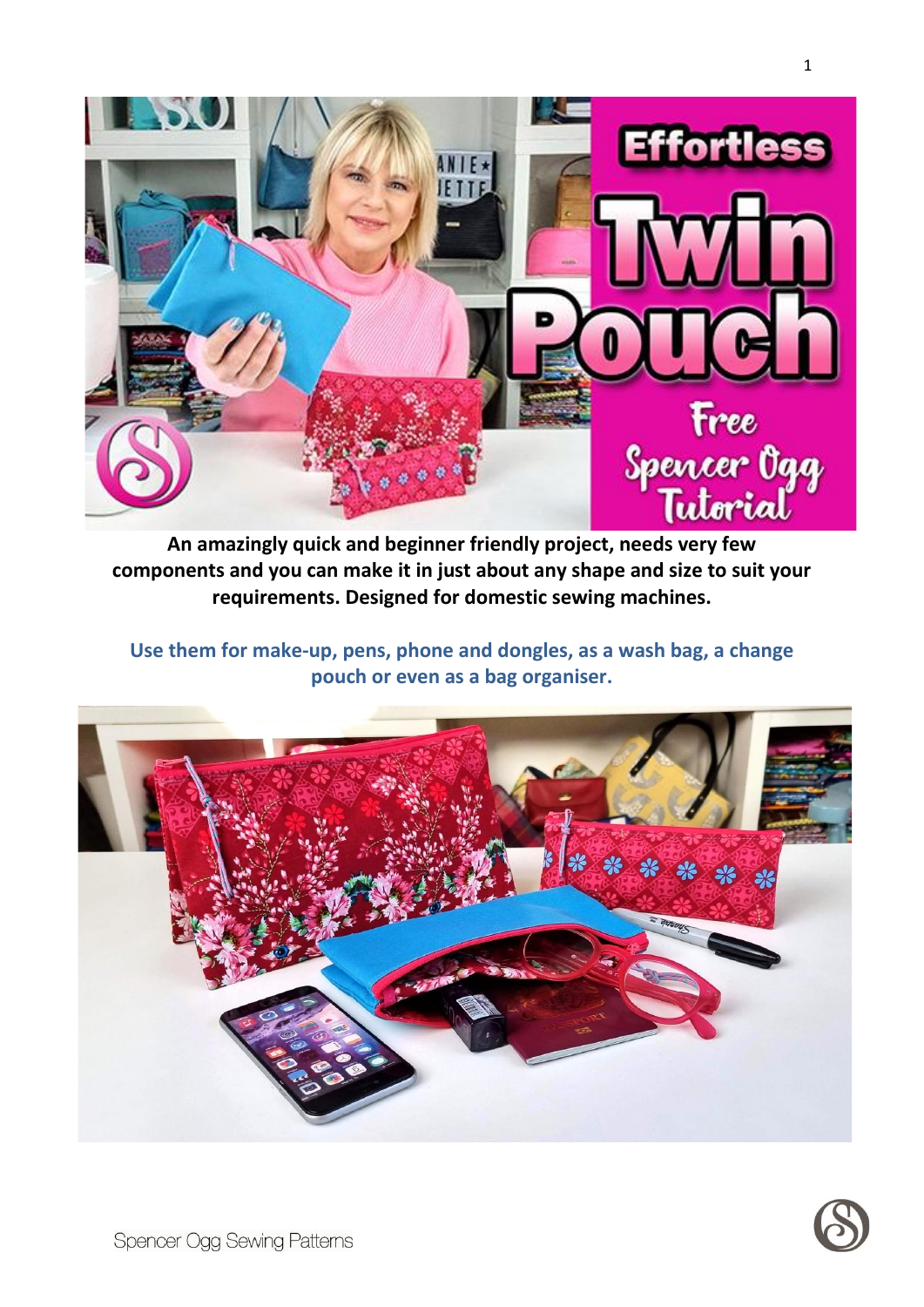

## Click the link below for the video tutorial: [https://youtu.be/DJzXP9S\\_zl4](https://youtu.be/DJzXP9S_zl4) or see it on my Spencer Ogg YouTube channel

The video will walk you through everything you need to make the medium size Twin Pouch, for the other sizes shown, dimensions are given below.



| <b>Size</b>                    | Width x height |
|--------------------------------|----------------|
| <b>Small: Pencil case</b>      | Cut: 8 x 12"   |
| Medium: Make-up bag (in video) | Cut: 9 x 18"   |
| Large: Wash bag                | Cut: 11 x 24"  |

Your zip should be at least 3" longer than the width of your chosen size (eg: the Pencil case is 8" wide so use a 12" zip)

Once you have mastered the technique, create your own sizes for whatever you want to put in them! Add badges or appliques, cut and sew, and dress them up however you wish.





## **Helpful links to my tutorials:**

Fabrics for bag making: <https://youtu.be/H3sj4e2fCus> How to print (and resize) PDF's: <https://youtu.be/AAm4SkbyEGg> How to use plastic snaps (Kam Snaps): <https://youtu.be/ZuwiNg-eKW4> How to use rivets: <https://youtu.be/iii9STtX5bU> How to attach perfectly straight zips: <https://youtu.be/e95oBKRdllY>